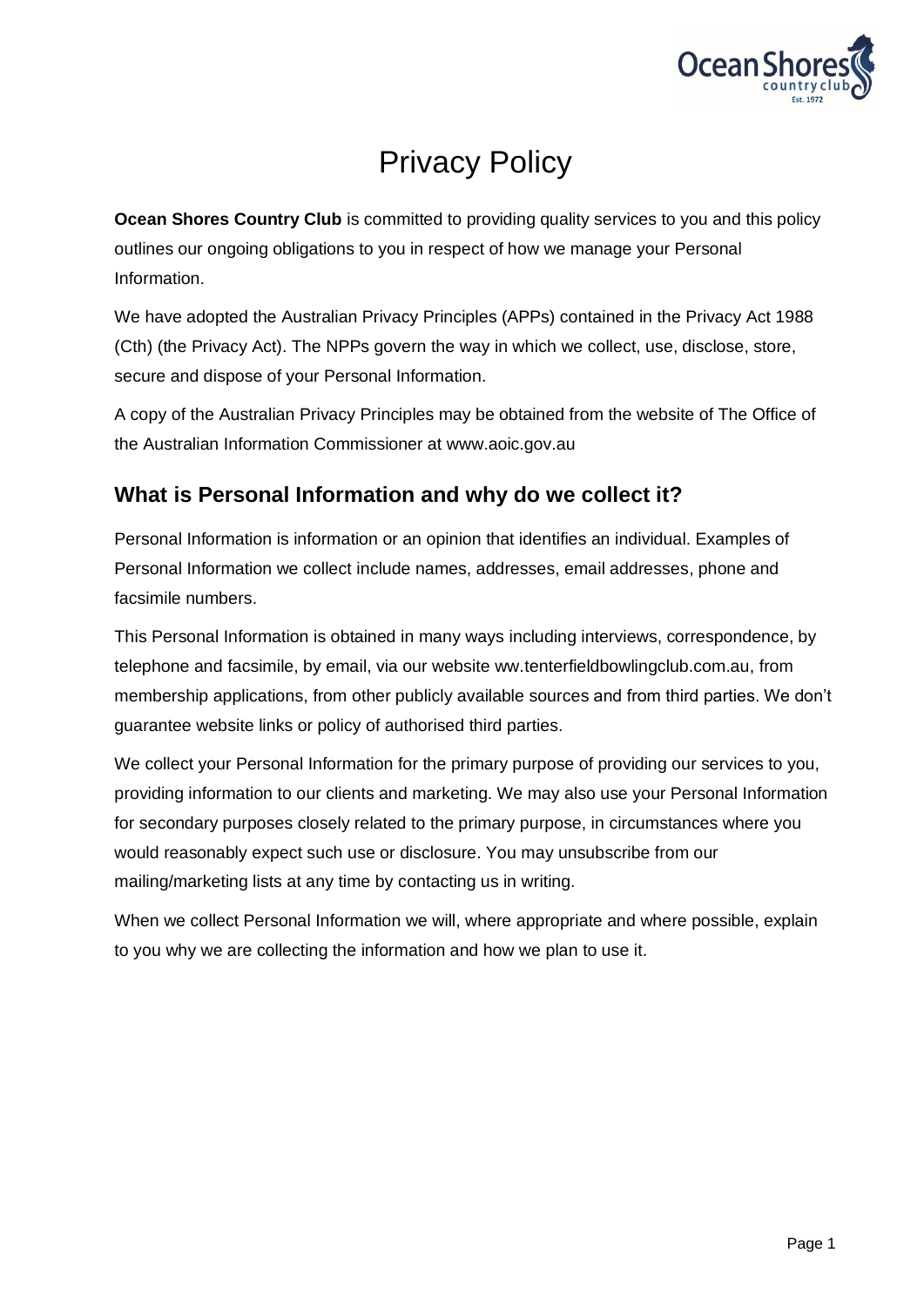

# **Sensitive Information**

Sensitive information is defined in the Privacy Act to include information or opinion about such things as an individual's racial or ethnic origin, political opinions, membership of a political association, religious or philosophical beliefs, membership of a trade union or other professional body, criminal record or health information.

Sensitive information will be used by us only:

- For the primary purpose for which it was obtained
- For a secondary purpose that is directly related to the primary purpose
- With your consent; or where required or authorised by law.

## **Third Parties**

Where reasonable and practicable to do so, we will collect your Personal Information only from you. However, in some circumstances we may be provided with information by third parties. In such a case we will take reasonable steps to ensure that you are made aware of the information provided to us by the third party.

## **Disclosure of Personal Information**

Your Personal Information may be disclosed in a number of circumstances including the following:

- Third parties where you consent to the use or disclosure; and
- Where required or authorised by law.

#### **Security of Personal Information**

Your Personal Information is stored in a manner that reasonably protects it from misuse and loss and from unauthorized access, modification or disclosure.

When your Personal Information is no longer needed for the purpose for which it was obtained, we will take reasonable steps to destroy or permanently de-identify your Personal Information. However, most of the Personal Information is or will be stored in client files which will be kept by us for a minimum of 7 years.